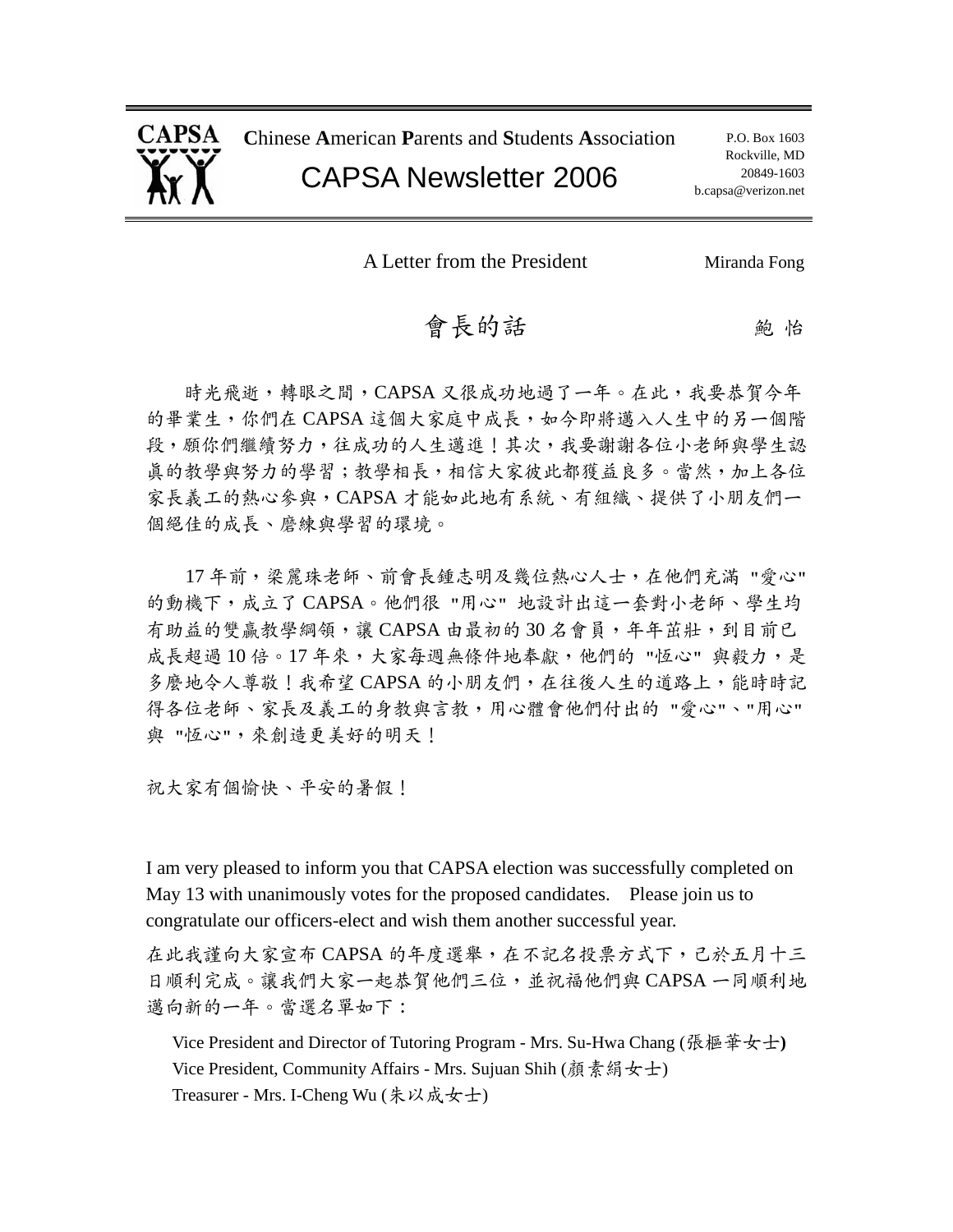### **Yet so Auspicious**

By: Sara Zhang

"I do not like America. I don't like it here." "English is too hard to learn." "I can't make any friends."

 Often enough, I hear these negative complains from students who just came here from China, Taiwan or Hong Kong. For parents, the transition from a comfortable environment in their home country to a seemingly difficult life in the United States is necessary in order to achieve success later on or to obtain an education that is better for their children in their new life. For students however, they sometimes cannot see the advantages of flying half way around the world, especially when they have to adapt to an entirely different environment. They couldn't acknowledge that they were about to start on a journey filled with challenges and difficulties. This is where CAPSA comes in.

 The objective of CAPSA is to provide tutoring to new immigrants and help them adapt to the American culture and environment. CAPSA also gave someone like myself a chance to give back to the community and to offer help to others who truly needed assistance.

 In my second year here at CAPSA, I was lucky to be chosen to tutor a Taiwanese middle school student who had been in the United States for only two months. Our relationship developed to be not only that of a teacher and a student, but also of two friends. At the end of my second year, my tutee wrote a poignant email to me and I was shocked by the impact of CAPSA. In the email, she described a sense of hopelessness that overwhelmed her as she struggled to keep up with her classmates. "With your help I learned not only English," she said, "but also to be confident and remain faithful."

 As she was telling me her experiences and feelings in America, I could not help but reflect on my own experiences here. As an immigrant myself, I have to say that my early years in the United States were filled with obstacles. I strived to learn English, make friends and adapt to a whole new way of life. Without an ability to speak English, I was once both deaf and mute. Without the basic skills of communication, I was too shy to join a conversation. Without any help from others, my life was filled with fear, helplessness, and anxiety. Fortunately because of CAPSA, students have an enormous advantage since CAPSA makes their transition much faster and easier.

 As a result of my own experience, I long to help the newcomers so that they can avoid some of the road blocks that I have had to tumble through. For the past three years, every Saturday morning became an opportunity for me to show the community what I had learned and what I could do to help. I felt it my responsibility to make sure that new immigrants received friendship and help. Through the endless dedication and effort of all the tutors, coordinators and volunteers, our new immigrant friends now have a better chance to blend into American society and are one step closer to entering the real world and to living the American life.

According to the Maryland State Department of Education, some of the best practices for community service are:

 1. Student responsibility should be developed 2. Community partnerships should be established

 3. Continued SSL experiences should be planned.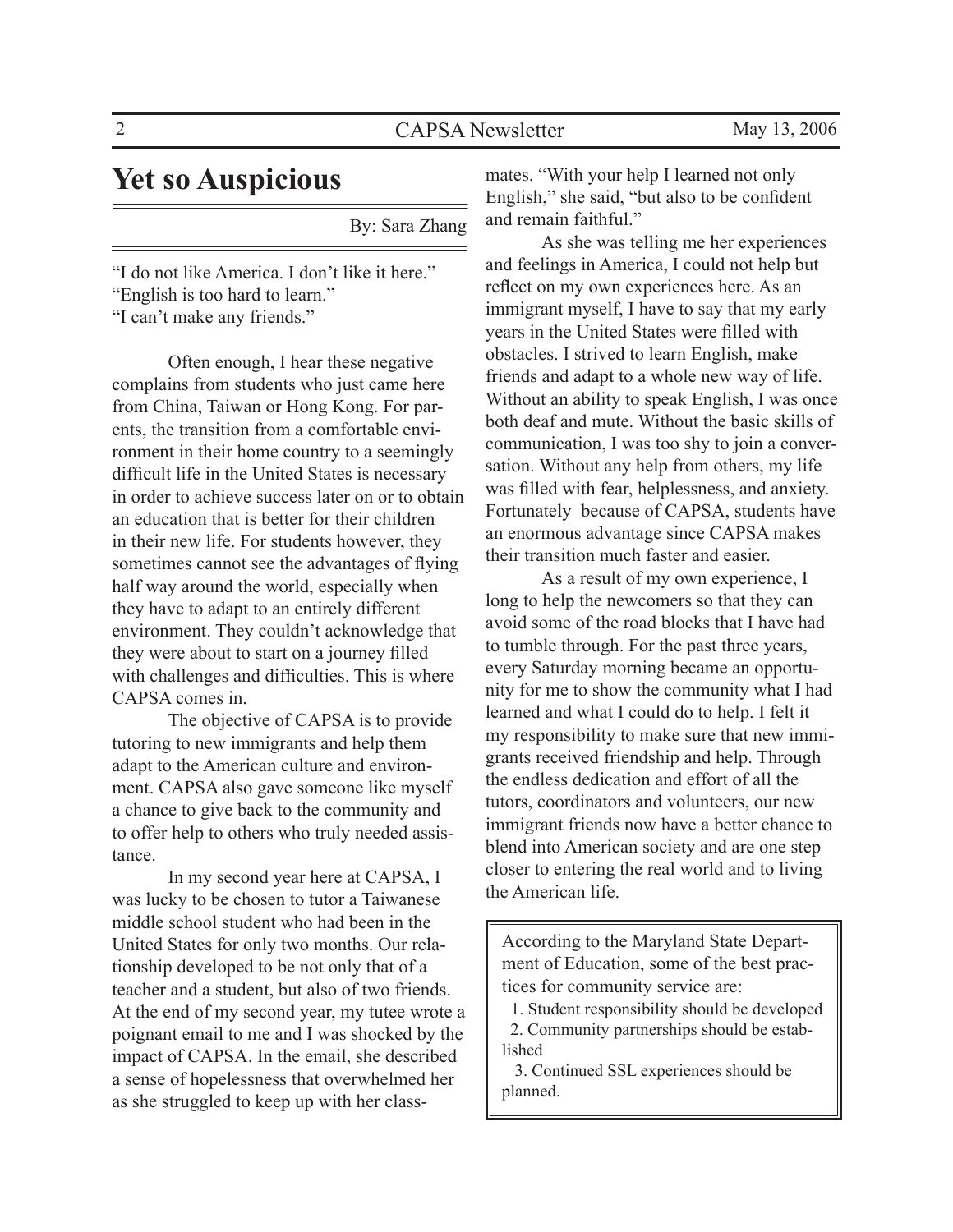# **The Rewards of CAPSA**

By: Mindy Lin

 The past year as a coordinator has taught me so much more than I imagined it would. Last May, I was placed as one of the coordinators of the Lower Elementary School group, and since I was glad just to have the opportunity to be a coordinator of CAPSA, which group I was assigned to honestly did not make a humongous difference to me. Now, though, I know that it is coordinating this group that has helped me learn so much out of being a coordinator and made the experience of the past year so enjoyable and valuable.

 At the beginning of the year, though the group was small, the kindergarteners and first graders entering the program already showed hugely varying strengths and capabilities. Challenges included finding compatible tutors and tutees, which was more complicated than I once thought because things like whether a little girl tutee wanted a boy or a girl tutor made a very big difference to the girl and her parents. We had to comfort kids who cried at the idea of working with a tutor and even ensure parents that we would do the best we could to find their child a suitable, kind tutor.

 Each week, more and more tutees and tutors added to the size of our once very small group, and we had to continuously adapt to the changes, shuffling tutors and tutees according to language abilities and other factors. It was not as simple as just pairing a volunteer with any little kid! In addition to just adjusting to the growing size of our group, we would some weeks have to comfort a tutee that started crying for no apparent reason or quickly find a replacement tutor for a tutor who did not show up that week without telling us. I realized that in the previous years that I was a

tutor at CAPSA, what was as simple for me as just sitting down with my assigned tutee every week to tutor actually involved so much work behind the scenes by the adult staff as well as the coordinators for each group.

 The rewards of watching the growth of the tutees as well as the tutors were beyond worth all the effort of being a coordinator. I know that Anita, Jennifer, and I are so excited whenever we see a tutee treating her tutor like a big brother, and we know that to these young students coming to CAPSA every Saturday means more than just two hours of volunteer service. We see tutors still in middle school that are so mature and patient with kindergarteners or first graders still struggling with simple addition and spelling, and we love to watch the tutees really improve in their skills throughout the year.

 In the past school year I have learned how much effort goes into an organization like CAPSA that strives to benefit volunteers as well as tutees who come for help each week. I only found out this year how much parent volunteers who take time out of their weekends for the program do to keep CAPSA running smoothly and successfully. Every Saturday I see tangible results of all the work people do behind the scenes of the program in the tutees who learn and benefit so much from CAPSA It has been truly rewarding and I appreciate so much the opportunity I have been given.

The Superintendent's Student Service Learning Awards are given to middle school students who have contributed 75 or more hours of service to their communities within a oneyear period. An application process must be followed. Certificates of Meritorious Service are awarded to graduating seniors who have contributed 260 or more hours of service by the time of graduation.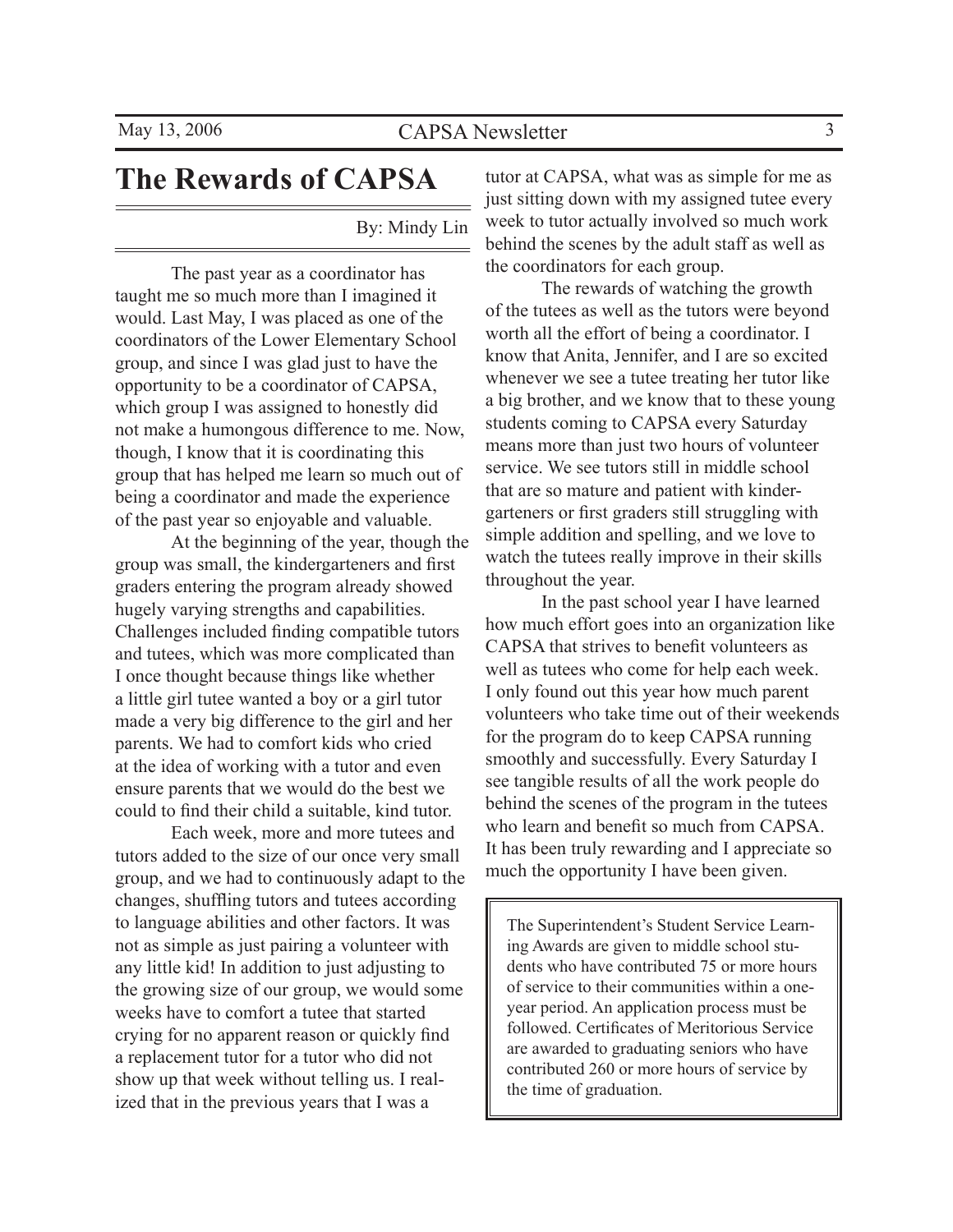$\overline{a}$ 

# **My Capsa Experience**

# **Good Times at CAPSA**

By: Jennifer Lei

By: Angela Chen

 This year I had the privilege of becoming one of the five lead coordinators. This experience can only describe in one word: amazing. I have been here since my freshman year and since climbed the CAPSA ladder to the highest position. Although it was a tough process, all the effort was worth it. From tutor to lead coordinator, I have learned so much about myself. Things I could never learn from any other place. I was given the opportunity to challenge myself in all different types of situations and meet new people.

When I joined CAPSA, I thought helping people was a rewarding but what I didn't realize was how much I would learn. I went in trying to help but the person I helped most was myself. The new people I met both young and old have given me inspiration and hope. The youngsters have challenged me in all aspects and even friendships have developed. Seeing their faces every week brings joy and the eager faces waiting for their tutors is priceless. I encourage all those you are qualified to apply for the coordinator position. It is one you can serve proudly and an experience that builds character.

 In conclusion, I want to say thanks to all the people who have made my experience at CAPSA a worthwhile one, one I will remember and cherish. Special thanks to my mentor, my coordinators, tutors, and tutees for all the great times we have had together. Best wishes to the years to come!

For more information about CAPSA tutoring, including various forms, officer positions, calendar of events and past photographs, visit: http://www.capsatutoring.org

 Four years at CAPSA has past and I have felt blessed to be a part of this fantastic program. I still cannot believe that this is my last year in high school and I will actually be graduating in about a month. I have had so many memories throughout high school and one that stands out the most is my time at CAPSA. I have invested so much time and effort into this program and I have to say that it was worth every minute. Although at times, waking up and tutoring every Saturday morning is a drag, but ultimately in the end, I am very glad that I have continued to participate in this program.

 This experience has shown me more than just how to teach little kids. I have learned to be more patient, more responsible, and more professional. I know that in the future, I will be able to use these skills I have developed to better my life.

 After being a part of CAPSA for the past four years, I would like to take the time and encourage all people to continue to work hard in CAPSA and to give all their effort, because the feeling of accomplishment one gets out of helping others is something that everyone will cherish in their life.

According to the Maryland State Department of Education, some of the best practices for community service are:

 1. Service activites should meet a recognized need in the community

 2. Students should achieve curricular objectives through service learning

 3. Students should reflect throughout the service-learning experience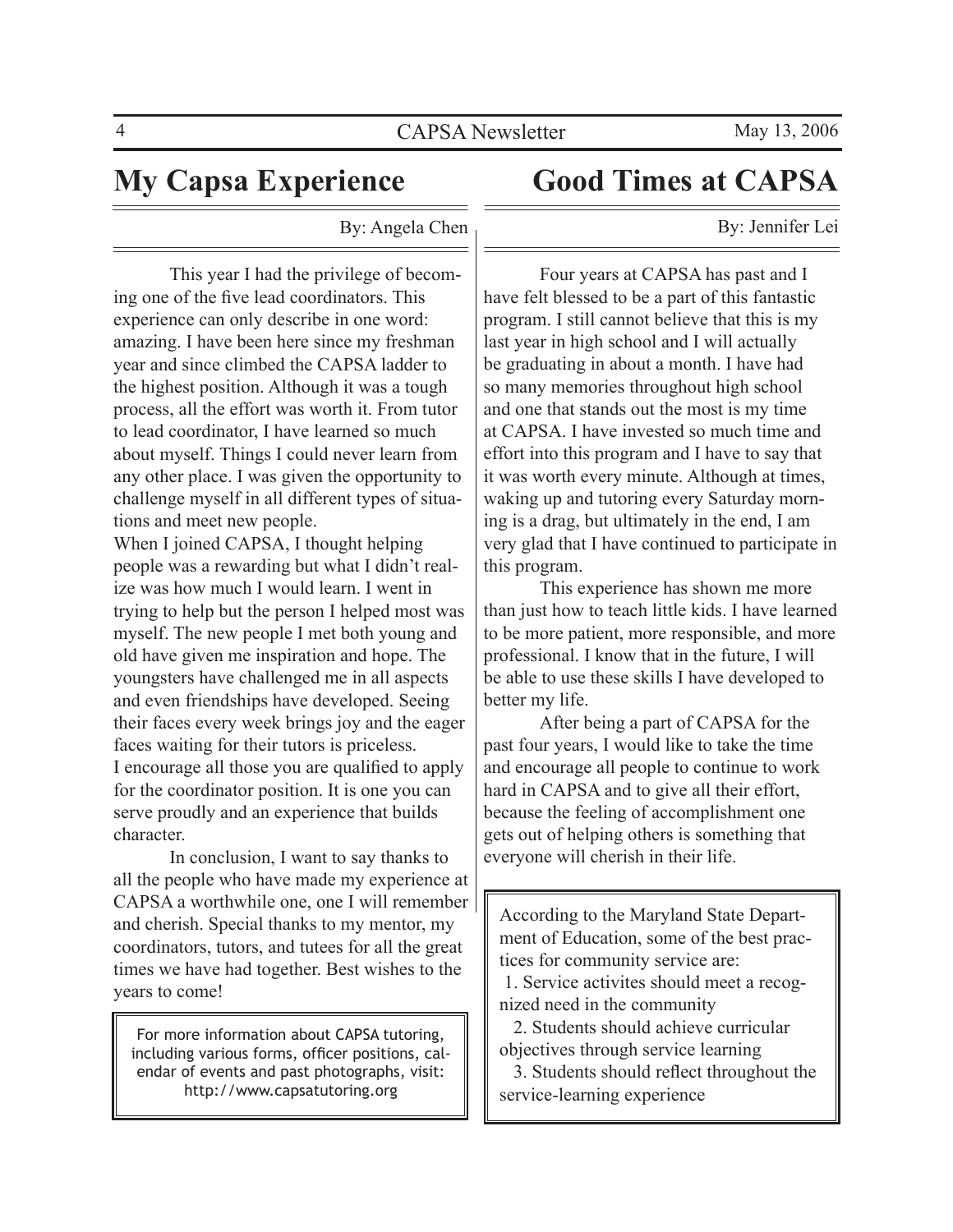# **CAPSA Reflection**

By: Olivia Chang

 The ending of this semester will conclude my fifth and final year volunteering for the Chinese American Parents and Students Association (CAPSA). I started tutoring in eighth grade, and every year from then on, I have progressed further into the folds of CAPSA and learned something new from my experiences.

 My first year, I tutored on B weeks in the elementary school group. This means that I attended the second pair of weeks out of every four. Therefore, I did not have a stable tutee. Instead, I tutored a few different students throughout the year, not getting to know any one of them very well. It was then that I decided to sign up for both A and B weeks the following year.

 My second year, I attended nearly every CAPSA session, tutoring two fourth graders simultaneously. This was a difficult task, as each student desired my full attention. However, there were not enough tutors to go around, so I was required to help both tutees with his and her studies. From this, I hoped that I would only be asked to tutor one student at a time in the future.

 My third year as a tutor, both requests were granted. I consistently taught the same single student in the high school group. I got to know my tutee extremely well and was able to interact with her on a more personal level. I even helped her get ready for her school's homecoming dance! It had been fun while it lasted, but now the coordinating position was looking like somewhere I would like to be – a place where one could get to know both tutors and tutees within a group, and develop a friendly relationship with each of them.

 True to my ambitions, the next year, I became a coordinator for the high school group. I met more people than I would otherwise have met had I remained a tutor, and was also able to input my suggestions to the organization. I also had the opportunity to work with two phenomenally hard-working and ambitious people in my co-coordinators – much of which rubbed off on me – which is fortunate since I was primed to take a true leadership position the very next year.

 My fifth year with the CAPSA tutoring program, I was selected to be the lead coordinator for the high school group. The number of leadership roles had been downsized, so I now only had one co-coordinator to work with. This year started out much like the last, though I was now responsible for more documentation.

 Nevertheless, everything ran smoothly – up until my single co-coordinator resigned, that is. However, I discovered that with speedier performance and the occasional assistance and/or guidance from my mentor Dr. Aldrin Leung, whom I am very grateful for, I could still get all the paperwork done and have some time left to supervise the session.

 Through this experience, I have learned to become more independent and reliant upon myself to accomplish everyday tasks; I will no longer rest my expectations in another's hands, but rather, take action myself to achieve that which I desire.

 CAPSA has undeniably been a growing experience for me. Though many would have, in previous years, considered me shy, I feel like CAPSA has contributed greatly to drawing me out of my shell. The constant interaction with new names and faces has undoubtedly given me no choice but to mingle (in a good way). I hope that I have or will do for it all that it has done for me.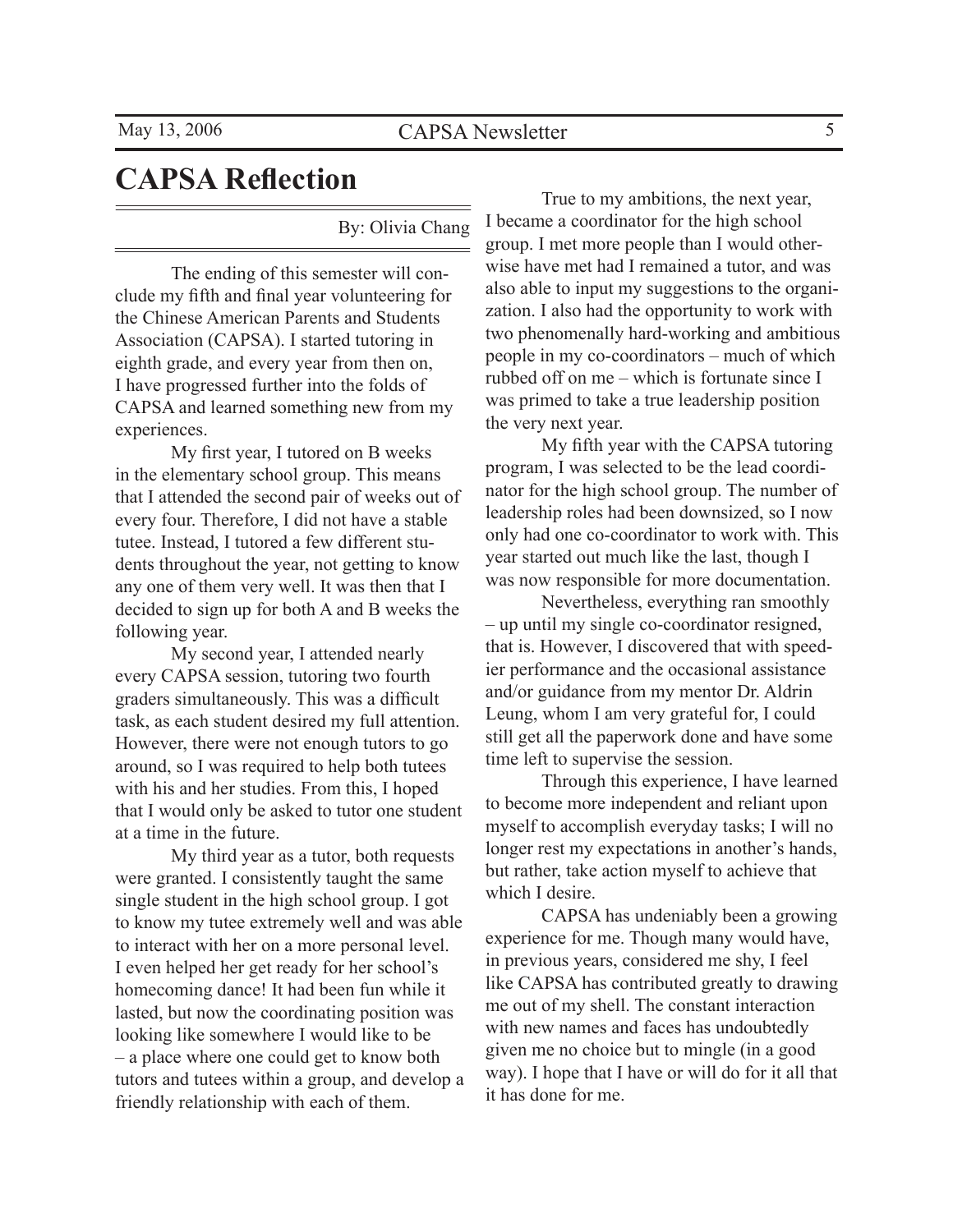# **CAPSA Reflection**

By: Anita Chen

 Every Saturday morning, I give a chunk of time to be a coordinator for Lower Elementary School. And every Saturday morning, I get to see Elizabeth, all of those Kevins, Ivan and Jesse, Hubert, and all of the little kids in that group and their big bright faces. That's the best part for me. I get to see everyone, get to watch them grow, learn, and poke fun at their tutors. These are true friendships. I am but merely a screw in a watch that keeps the entire system running, but it has been quite the rewarding experience for me.

 I've been at CAPSA for four years now, and this chapter of my life will be but a distant memory in ten years. However, I don't think I'll ever remember the kids and their bright smiles. Throughout the course of this year, I've comforted sobbing little kids, attempted to apply damage control, scolded tutors for talking, and helped in organizing events.

 These little kids have taught me about patience and tolerance, and how a little kid really works. These kids can be so cunning, and surprise me every week with how smart they are – like a little boy knowing his multiplication tables! In a way, taking care of these kids is a real life experience for when I get older. When I'm around kids, my persona changes, and suddenly, I become friendlier, softer, and maternal. Kids soften me, and I think that's a real asset that I have gained.

 In terms of teaching the people at CAPSA, I do hope that I've taught the tutors a little about helping their kids learn and taught the kids a little something academic. CAPSA builds relationships between people, whether it is the tutor/tutee relationship, the coordinator/tutor relationship, or anything else. One

tutee actually cried because his regular tutor wasn't there. There are tutees that are completely emotionally attached their tutors, and seeing that actually makes me smile, because I know that a real friendship has stemmed from CAPSA.

 The true root of CAPSA is its ability to build friendships. I've met new tutors that are amazing people, those tutors have met little kids that are little bubbles of joy, and those tutors have met tutees that they look up to as role models. As an observer of these tight-knit relationships, it has truly been a joy for me to watch.

### **Important tips for Juniors:**

--Prepare and sign up for the SATs

--Study hard for AP tests and be sure to sign up for them next year.

--Start looking at colleges and possible majors. Compile a list of your likes and dislikes regarding campus size, student body makeup, and more.

--Begin college essays over the summer so that first semester of senior year will not be so stressful.

--Sign up for AP classes for your senior year.

--Participate in clubs and community service activities. Become active; become leaders and innovators.

--Find a job over the summer to start building work experience.

--Look for possible scholarship opportunities. Check www.fastweb.com for a multitude of scholarships available to high school students.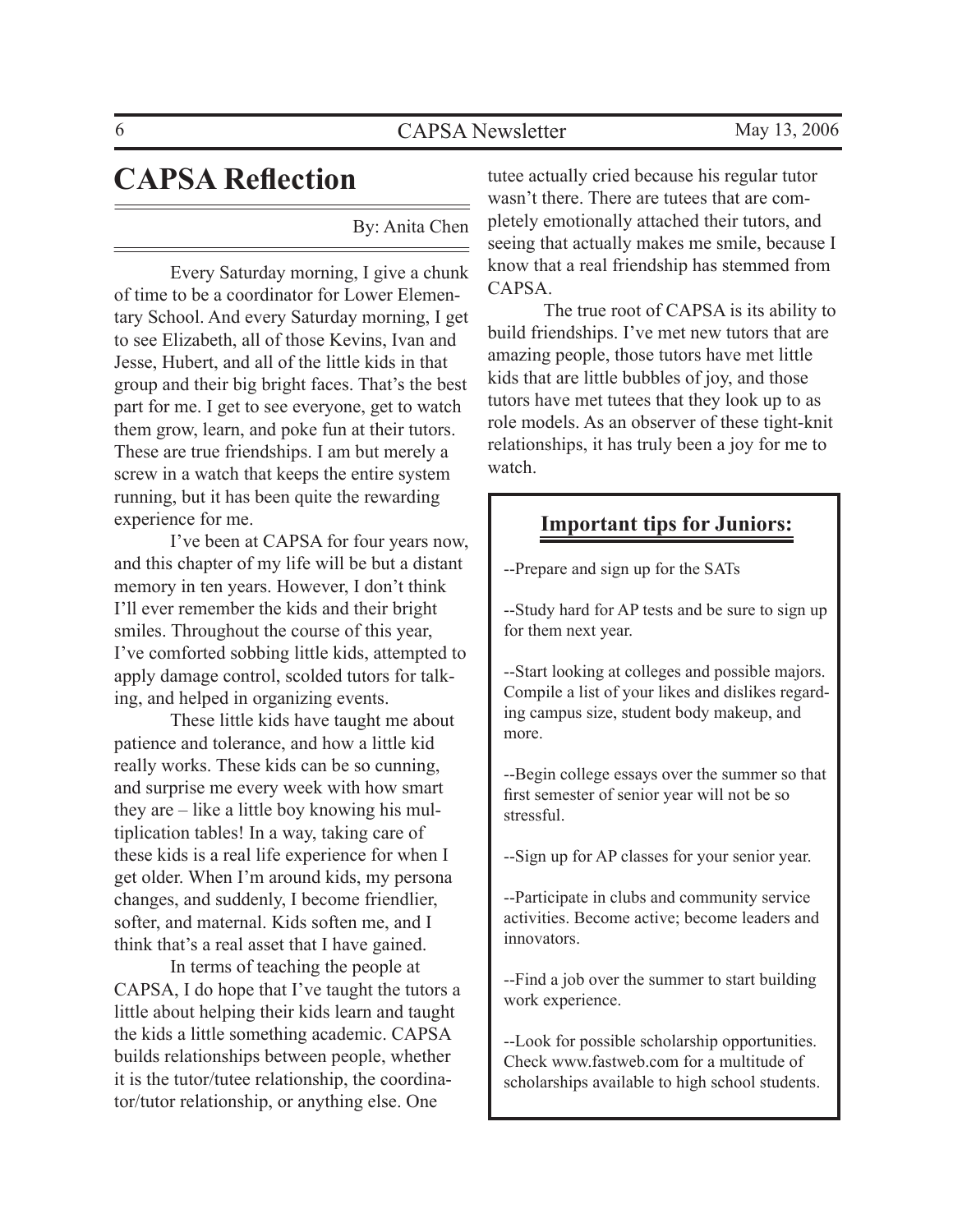# **Thinking of the Future**

### By: Greg Fu

 Up until now, I have never worried or cared much about my future. I always thought everything would somehow magically work itself out- I'd have an ideal wife, beautiful children, immeasurable wealth, and basically a utopian life. However, I am a junior this year, and I must face the inescapable and frightening issue at hand- the future. As children, I'm pretty sure that most of our parents have urged us to become doctors, engineers, lawyers, judges, Nobel Peace Prize winners, etc. etc…. this list could go on forever. But are those the true professions that we want to have as adults? If you are actively following your heart and pursuing your life's dream, independent of your parent's wishes, then kudos to you. Nevertheless, I believe most of you may in fact be saying, "Yea! I do want to be a insert what your mom/dad wants you to be here." Now comes the hard part: why? Is it because your parents have influenced you? Or is it because you honestly want that vocation?

 My family and extended family have both constantly yearned for a doctor in the family, and they all thought that I had the potential to have such a career. Well, yeah! I do want to be a doctor. Why? I always thought it was because I gave in to the pressure from my family. But, that is not the real reason. This may sound lame and corny, but I truthfully do feel bliss and happiness when I help others. The fact that I know I'm the one who has influenced another's life in a positive manner can bring only smiles to my face. I feel that as a doctor, I can do what makes me happy, which is helping others who need assistance. And what does any of this have to do with CAPSA? At first, I came to CAPSA because I

desperately needed community service hours. I thought that I could easily pile up my student service hours by joining this tutoring program. Unbeknownst to me, tutoring foreign immigrants was often arduous and frustrating. Yet, I still had the motivation to come back week after week to continue tutoring because of the feeling of joy and accomplishment after helping a tutee understand various subjects ranging from grammar to science. I was elated to have the ability of teaching.

 Although I am now a coordinator and do not tutor, it still gives me a feeling of warmth and satisfaction seeing others assist one another. These sentiments are priceless, and despite the troubles that I sometimes encounter, I would not trade my experiences with CAPSA for the world. In the future, no matter what happens in my life, I hope that I will be able to educate others, whoever they may be, in any fashion. As a matter of fact, I am considering becoming a teacher rather than a doctor because I am simply more experienced at teaching, and it would bring me just as much pleasure as being a physician.

According to MCPS, these are the three phases of Student Service Learning:

1) In quality service-learning activities, students have been PREPARED to make meaningful contributions in response to recognized community needs.

2) They have ACTED to make their contributions, developed responsibility, and established community partnerships.

3) Finally they have REFLECTED on the service they provided and considered what character traits they strengthened, what skills they gained, what careers they explored and what sense of community they developed.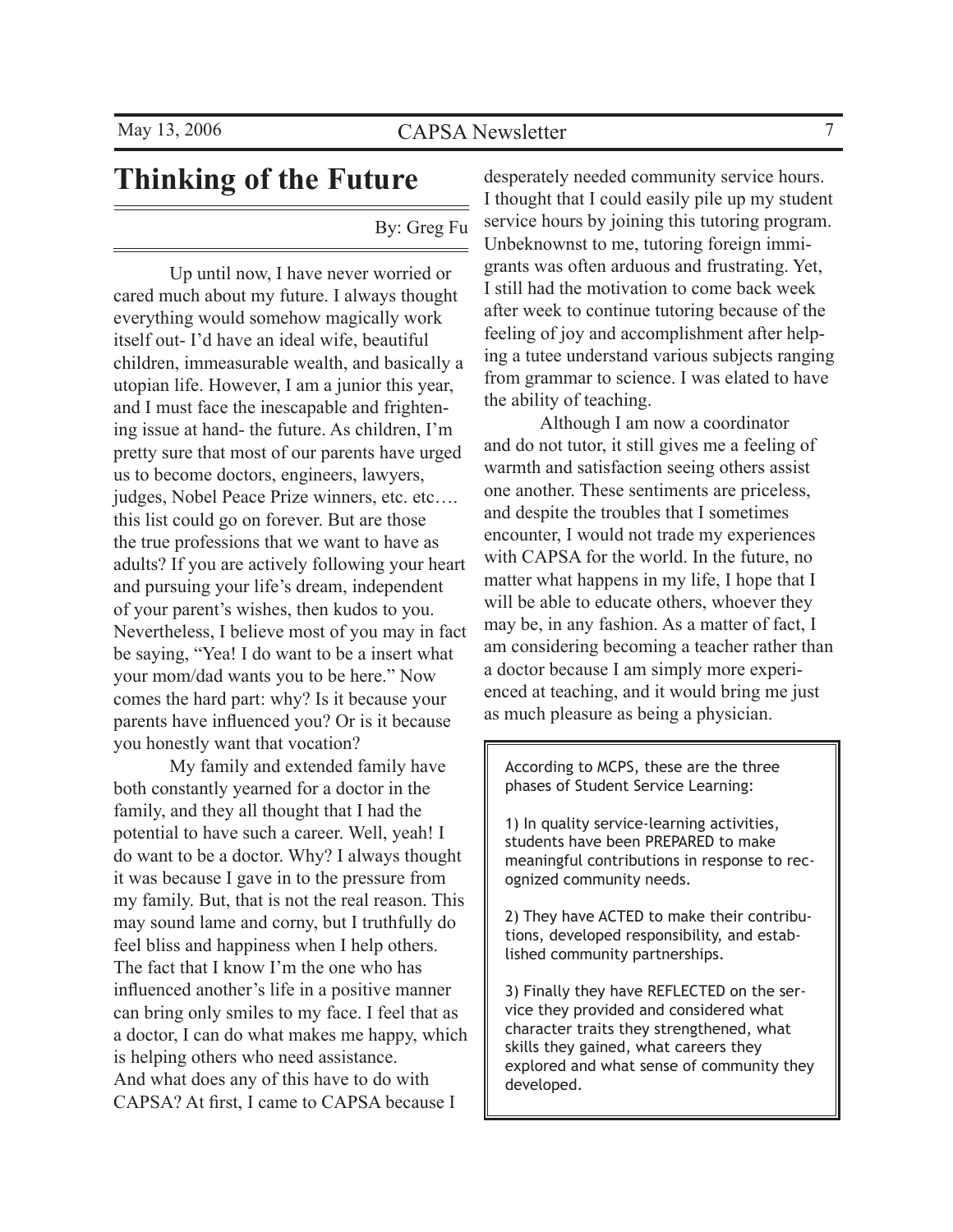# **My Time at CAPSA**

# **Four Years of CAPSA**

By: Elaine Tsai

By: Jamie Lin

 Throughout my years at CAPSA, I have seen amazing growth in both my tutees and myself. When I first joined this organization, I was extremely shy and unsure about my teaching abilities. However, with each year, I grew more confident about how I could help my tutees and more comfortable with the fact that I could truly motivate them. The tutees also grew more confident in their studies and openly shared their lives with me.

 As a coordinator, there are fewer chances to build such intimate relationships with the tutees, but I have no regrets. With this position, I have had the great opportunity of knowing more people and becoming involved in their lives. It has motivated me to help others even more and to ensure that they get the most out of their time at CAPSA, whether they are tutees or tutors. I am thankful that this year, I was able to become closer to people in my community and positively impact their lives.

 My first year as a coordinator has been as much a learning experience as a joyous one. I have had a great time getting to know the people who make up CAPSA: tutees, tutors, coordinators, and parents. I hope next year will be even better, especially for all the seniors leaving after this year. Gook luck to everyone!

Students in Montgomery County Public Schools are required to have 60 hours of community service for graduation. With approximately two hours a week at CAPSA, this fulfillment can be easily achieved.

 Every Saturday morning for the past four years I have attended CAPSA Tutoring program. Initially, I came to CAPSA to earn community service hours. However, it became a lot more than that. Through this program I have learned the importance of this program while gaining leadership skills.

 This year is my third year being a coordinator. What I have learned as coordinator is much different than that which I have learned as a tutor. As a tutor I did not realize how big of a difference a tutor can make in helping the tutees. After being a coordinator and observing the tutors and tutees, I realized that by coming to CAPSA every week, the tutors can help the tutees improve significantly. In the past three years I have seen many students who barely spoke any English when they first came to CAPSA to speaking very well at the end of the year.

 I feel proud of both the tutors and tutees. I also learned the significance of the bond between the tutees and the tutors. Tutees generally learn better and faster when they have a consistent tutor who they can joke around with and feel comfortable with.

 Being a lead coordinator, I also learned the importance of teamwork. Together, the lead coordinator, coordinators, and tutors work together in creating a fun and educational environment for the tutees.

 I am glad that I was a part of CAPSA for the past four years. Although I will no longer be able to be a part of CAPSA after I graduate, I thank CAPSA for the opportunity it has given me and will always cherish the time I have spent here.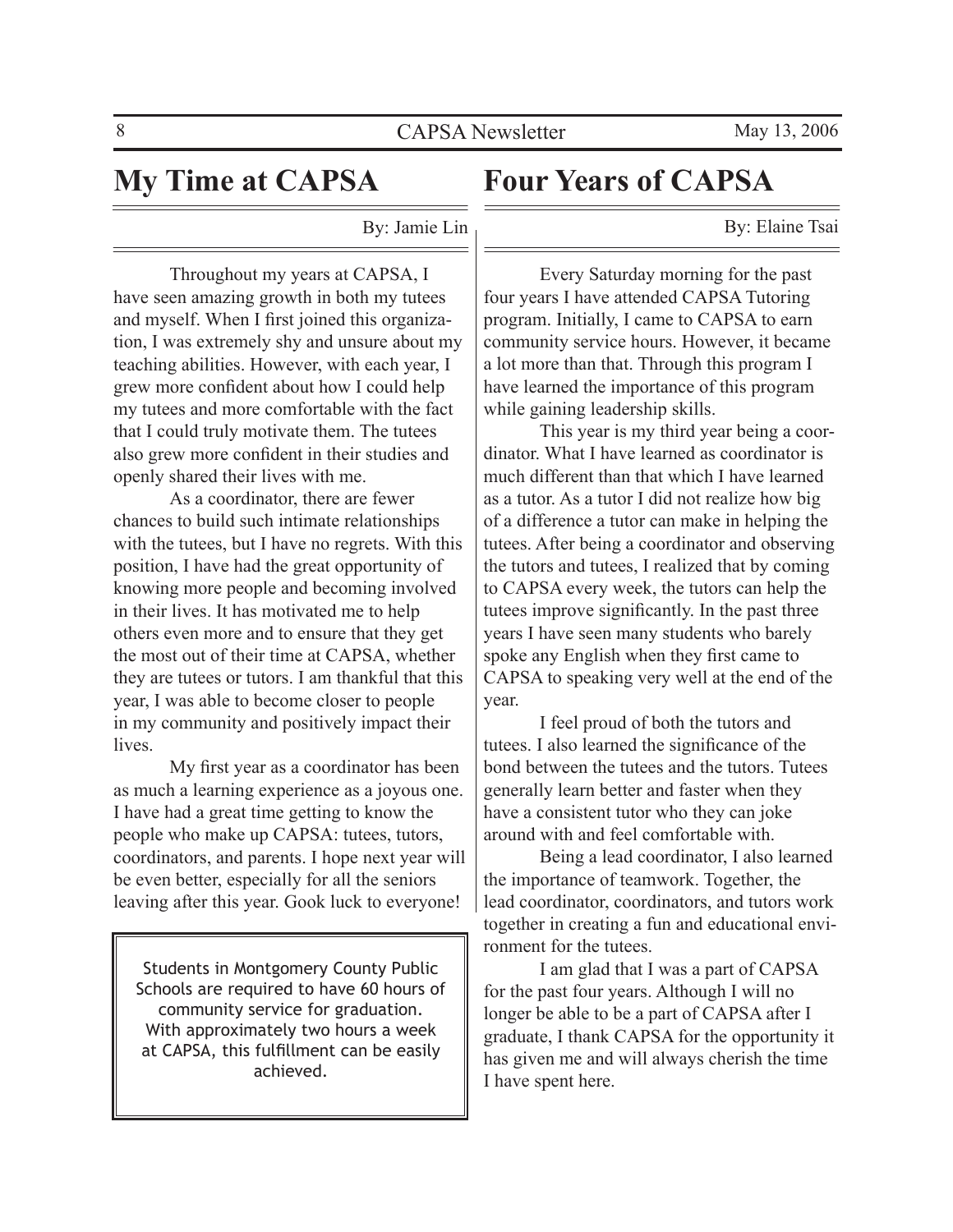# **Teaching in CAPSA**

# **Learning in CAPSA**

By: Rita Wu

By: Jay Chang

 CAPSA has been a great experience for me. I joined CAPSA in 9th grade as a first time tutor. Although I was uneasy at first, I soon learned that the students who go to CAPSA every Saturday morning were just like me when I was young.

 When I was in elementary and middle school, everything was new and confusing to me. I had a curious mind, but sometimes did not understand everything the first time. Without the support of my family, I probably would not have fully comprehended my studies. With this in mind, I finally realized that the students who came to CAPSA were similar to me; that they want a little extra help to learn new things. As a tutor, I tried to give my tutees as much guidance and explanation as they needed, in order to help them learn. Now, as a coordinator I hope to teach other tutors and tutees everything I have gained from CAPSA.

 My experience at CAPSA has taught me things that I could not have learned anywhere else. I learned the hardships and rewards of tutoring as well as the joy of teaching. I also learned about all the time and energy the entire CAPSA community must put in, in order to keep things operating smoothly. Because CAPSA is a great community where people can come together and learn, I found being a tutor and coordinator as an opportunity to give as much as I could back to the community. CAPSA has given students the time and resources to ask questions, learn new things, and enjoy learning, something that is rarely offered anywhere else. This comforting and educational environment has given so many people new experiences that will definitely change lives.

 Throughout this past school year, volunteering at CAPSA every Saturday morning as a coordinator for the Middle Elementary School group has been an incredible learning experience. Although CAPSA is meant to teach tutees how to assimilate to life in America, I believe that the program not only teaches tutees about Chinese-American life, but also teaches the tutors and coordinators something about themselves. Tutees are exposed to the daily life of Americans while tutors are exposed further to their Chinese roots. Thus, learning occurs on both sides. In addition to widening his or her knowledge of facts, everyone also learns the way to communicate with the rest of society. During each two hour session, tutees are given help on homework and are taught the basics of important concepts that will be useful in future assignments. Because of the environment they are put in, tutors and coordinators become more aware of their behavior and attitude around others, especially around their tutees. As a coordinator, I realized that it was important to set a good example for everyone, mainly for tutees and tutors. Since I was always trying to set a good example at CAPSA, I also began incorporating these good habits I learned into my everyday studies at school and at home. These skills have helped to develop my leadership ability over the past school year. I believe that the main reason for CAPSA's success has to do with the cooperative learning among everyone, including the volunteers and the students. Everyone has the chance to learn more about how to communicate and work with others at CAPSA which proves it to be a firm-based program that is getting stronger and stronger with every moment.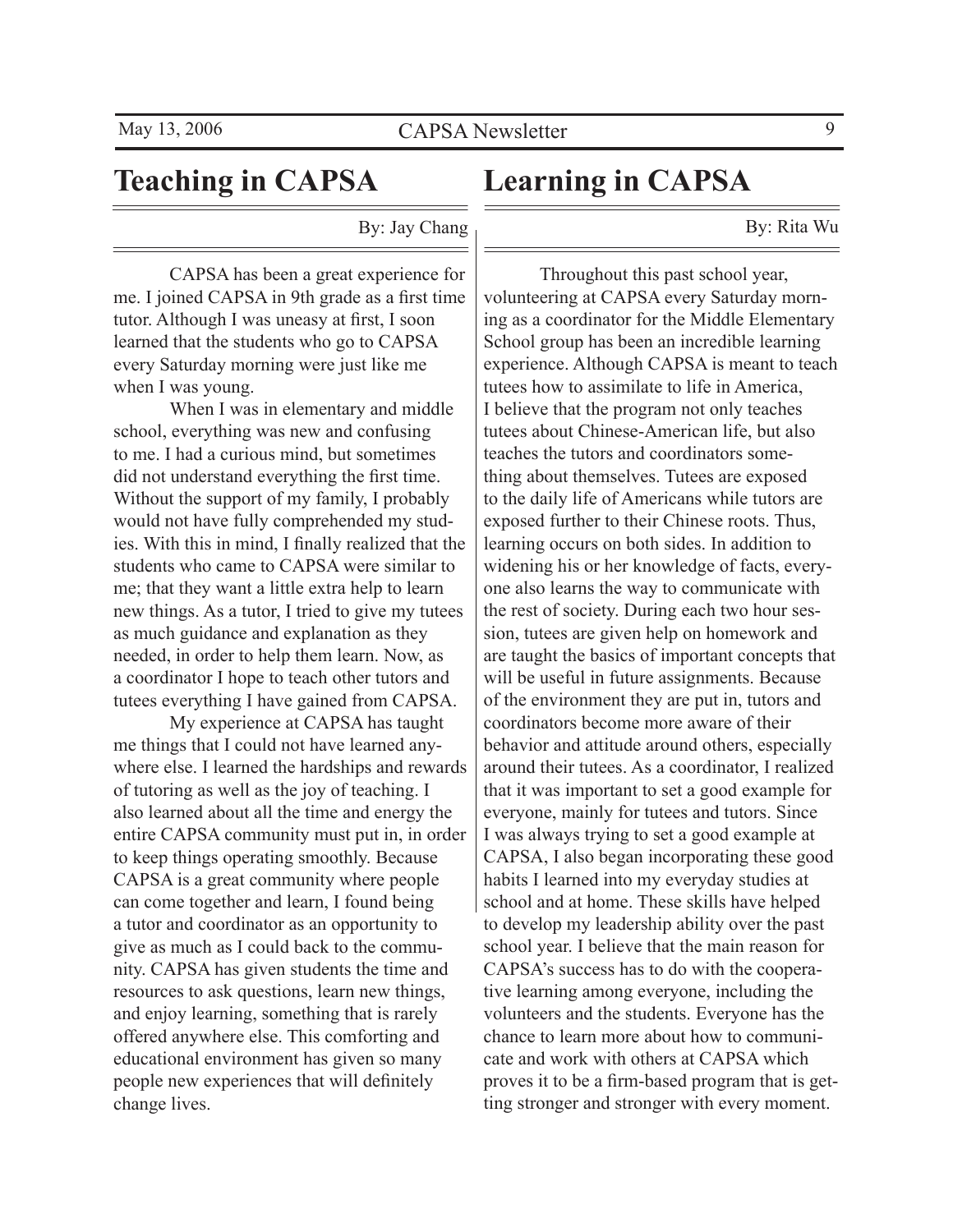# **Giving Back**

By: Catherine Lien

 CAPSA. Yes, we receive community service hours. Yes, we accumulate an impressive display of leadership on our college resumes. But, is that all? No, that is not all for me. CAPSA for me is a place where I can give back to my community, my heritage, myself.

 After four years of being a member of this parent-student association, I reflect on my experiences here and realize that CAPSA was quite possibly the best idea that I have ever been a part of. Think about, parents who just emigrated from Taiwan or China, much like my own parents, bring their children, much like myself when I was younger to a safe, productive, and nurturing environment of learning and bonding.

 I'm sure all of you ABC's have heard the speech about how our parents immigrated from Asia, slaved away at thankless, lower-end jobs to pay their way through college, and by the grace of God somehow managed to give us everything that we have today. Well, as much as we may not want to realize it, it's true. Often times I think of how lucky we all are, sitting here today, with the amazing educations that we received, and for some reason, not a single one of us are in the least bit behind in school. In fact, we are all planning to attend some of the best colleges and university in the nation. How did our parents teach us English when we had trouble in school? After all, it was their second language. I definitely do not think I have the ability to teach my children fluent Spanish or read the newspaper in Chinese. Then I realize that if it wasn't for CAPSA, some of these children that we teach would not be able to receive such stellar educations as we did, since their parents do

not understand neither the instructions nor the vocabulary nor arbitrary idioms of the English language.

 We, as tutors and coordinators, have done our best to teach these children. During those seemingly endless two hours, it is hard for us to ascertain the importance of our teaching them and their comprehension of the material. However, the significance of our weekly interactions between these young minds is evident by the end of the year when we hear from the parents about how much improvement the child has made, how the child is no longer placed in the lower classes, and how the child's morale has increased due to his or her newfound confidence at school.

 Seeing the smiles on the kids and parents' faces makes me smile. I see a little of myself and my parents in their eyes. I feel as if I have not only given back to the community in which I was raised, the community that embraced and cultured me; but I have given back to myself, enriching my own life with compassion and selflessness. My appreciation of life, has gone full circle.

#### Some Tutoring Tips:

 -Students are often easily distracted. Make sure you are in a relatively quiet area. Avoid areas that have popular attractions like a pencil sharpener or a water fountain.

 -Clear the desk of other materials so the student can focus on the subject at hand; put books for other subjects out of sight.

 -Some students might even benefit if you physically block out parts of the page or material they are not working with.

 -Make sure the student understands what is to be done. Do the first problem or some examples together.

 -Encourage the student to work independently on material that comes easily.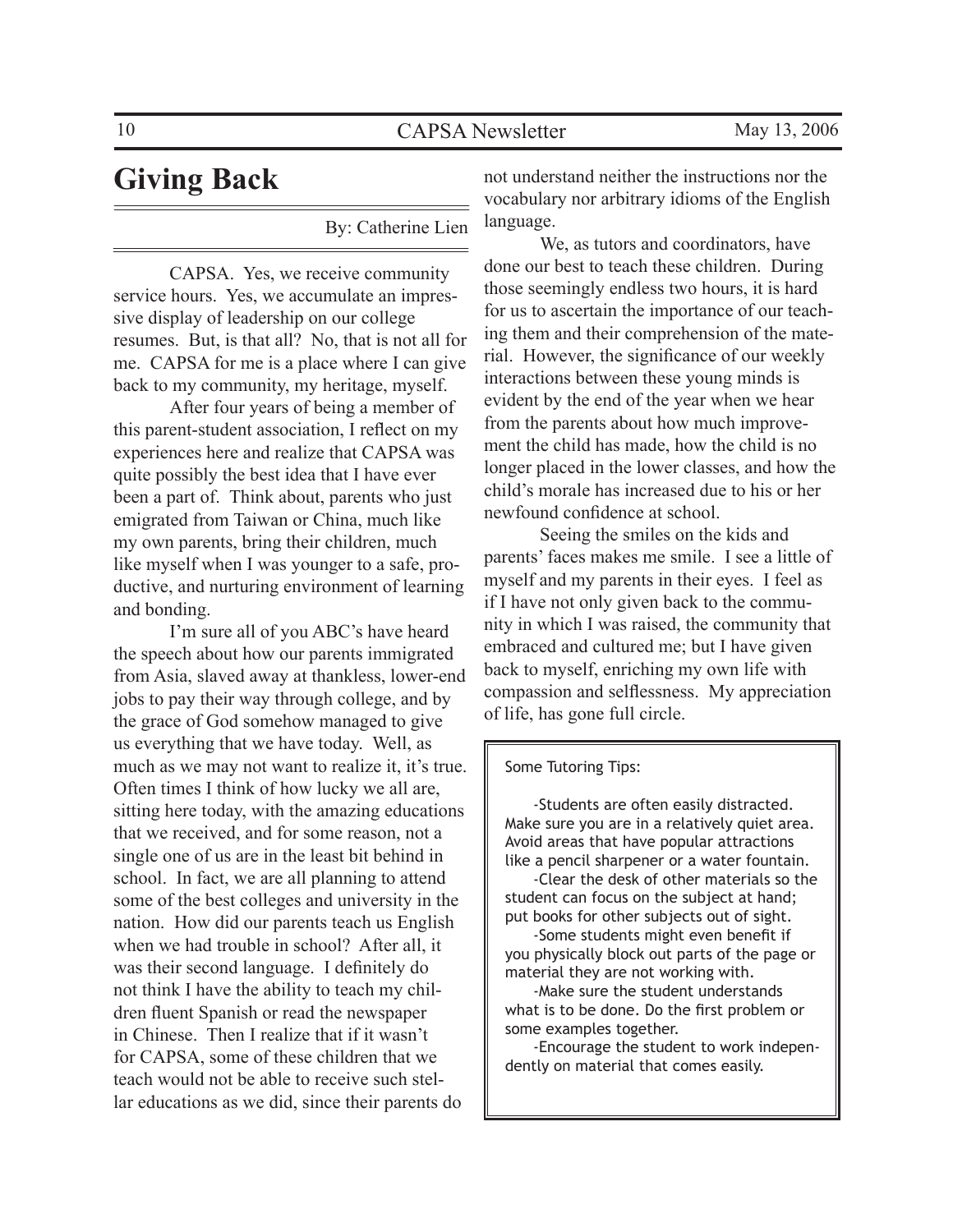*Special thanks to the following volunteer staffs:* 



Adult Class Teachers: John Li, Irene Liu, Shih-Queen Lee, Ying-Fen Hu, Lily Shen, Jenny Wong, (Not Pictured) Paula McMartin



Top Row: Lin Chang, Shih-Queen Lee<br>3<sup>rd</sup> Row: Lily Shen, Miranda Fong, Yo

- Lily Shen, Miranda Fong, Yen-Ching Lin, Shih-Chun Lien, I-Cheng Wu, Cathy Lin, Su-Hwa Chang, Jamie Lin, Sara Zhang, John Li, Janet Zhang, Jay Chang, Aldrin Leung, Amber Hsu
- 2nd Row: Ying-Ju Tsai, Emily Lei, Sujuan Shih, Sue-Hwa Yang, Brigitta Dai, Betty Ho, Catherine Lien, Gregory Fu, Sheena Weng, Yang Li, Shelley Fu
- 1st Row: Olivia Chang, Anita Chen, Jennifer Lei, Elaine Tsai, Tiffany Yang, Angela Chen, Rita Wu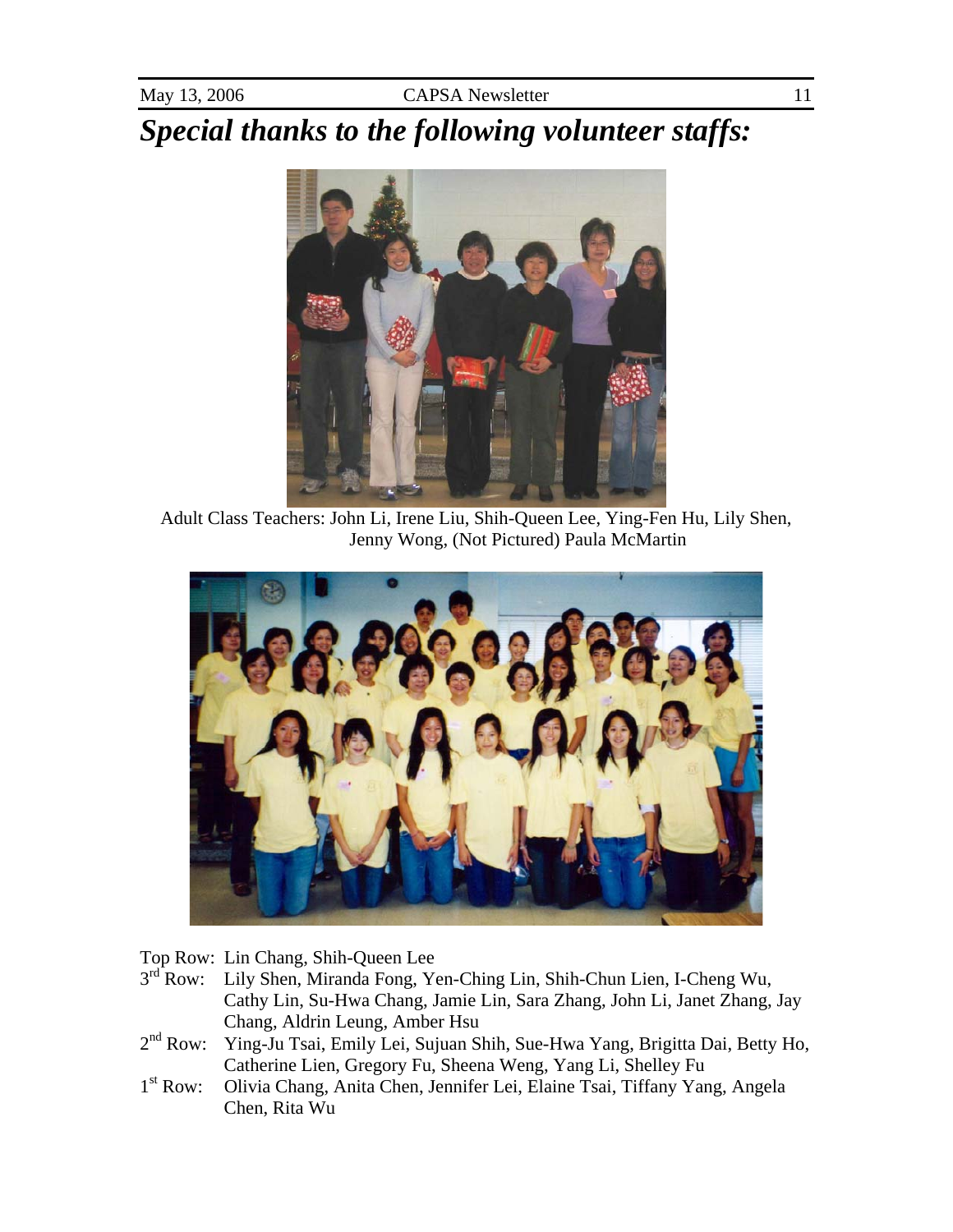### 12 CAPSA Newsletter May 13, 2006

### *Friends of CAPSA*

*CAPSA Tutoring Program would like to thank the following Friends of CAPSA who helped to facilitate our weekly tutoring program, support other volunteer services and eliminate all shared facility rental fee this year.*

#### *Platinum Sponsor*

*Anonymous Multimax, Inc. Institute of Tai-Chi Arts, Inc.*

#### *Gold Sponsor*

*Kitty Leung Microsoft Gift Giving Campaign Carol Chen (One-Week Florida Vacation Villa)*

#### *Silver Sponsor*

*Karen Shih Chun-Tai Tseng Wai Ping Wong Sue-Hwa Yang Janet Zhang*

#### *Bronze Sponsor*

*Su-Hwa Chang Show Chen Shu Yuan Chen Jean Li Qiuping Li Shih-Chun Lien Mei-Hue Anna Liu Hong Ying Wang(Jenny Li) Marianne Winglee Maggie Yen*

#### *Brass Sponsor*

*Iris Bond Chien Ying Chang John Chang Chih Chen Chung-Jung Chung Sophia Fan Shi Wen Gao Amber Hsu William Hu CJ Huang George Huang Jay Jong Dao-Cheng Kuo Henri Lee Patricia Lee Bo Li He Li Cathy Lin Yen-Ching Lin Jason Liow Hua Liu Chung-chin Pennello Yi Ling Tsai Li-Ching Wang Mei Zhou Wang Xiaoxia Wang Sheena Weng Frank Wu Irene Wu Natalia Yee Eileen Yeung Kitty Yeung Wan Shan Yeung Gui-Lin Zeng*

#### *Book Donors*

*Dr. Karen Woodson MCPS ESOL Office Staffs Miranda Fong Betty Ho Shiao-Ying Hsu Ying-Ju Tsai Yang Li*

*Gift Donor*

*Richard Montgomery Swimming Team (The Rockets) for gifts to all Tutee Achievement Awards*

### *Thank you!*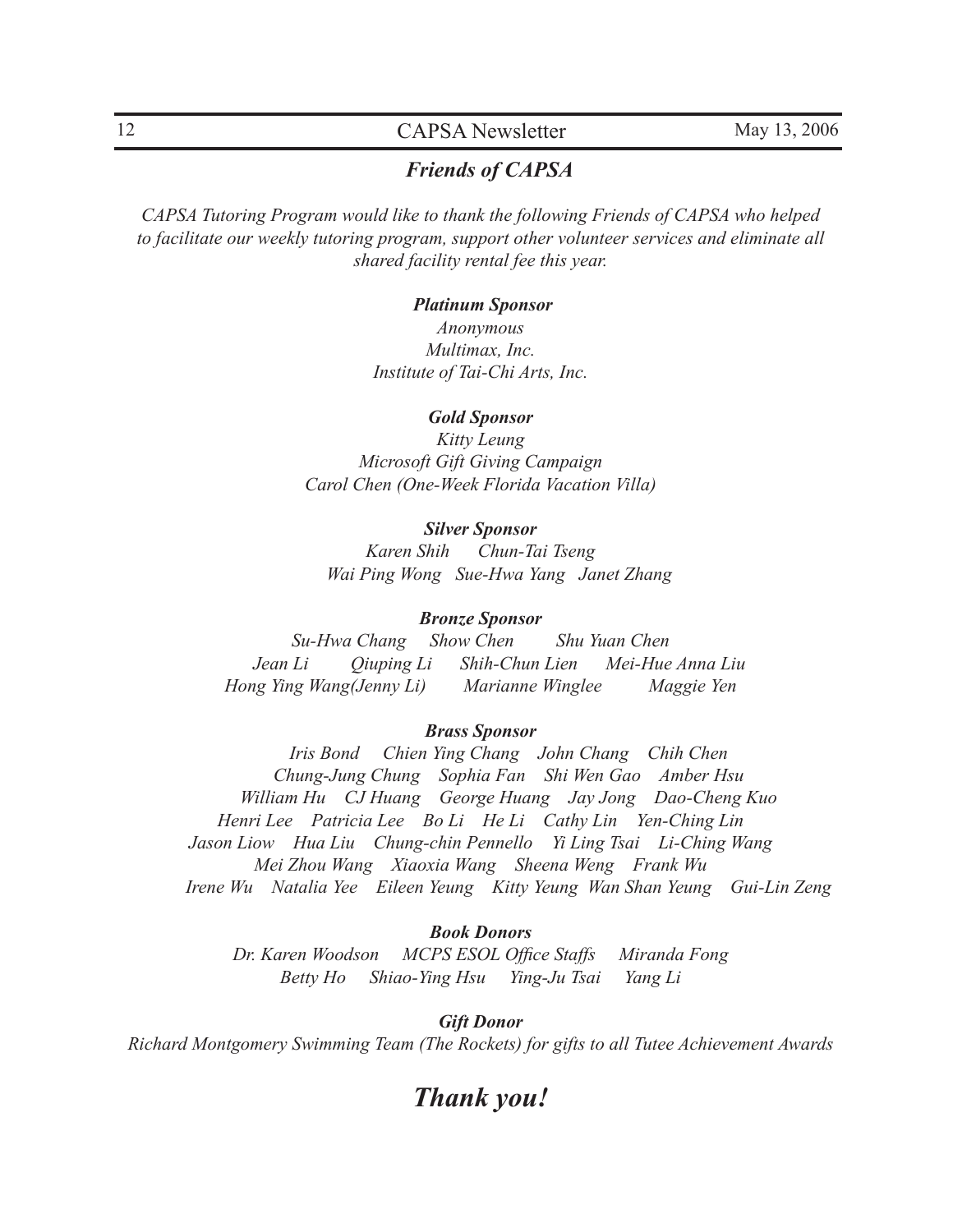### **Become a Friend of CAPSA**

This gift is a personal donation

This gift is a business donation

Name

Street Address

| ×<br>v<br>× |  |
|-------------|--|

City **State** Zip

If you wish to honor/recognize a person and/or event, please indicate:

Enclosed is my/our tax-deductible gift of:

| \$                                      | \$2000 and more   | Diamond       |
|-----------------------------------------|-------------------|---------------|
| \$<br><u> Alexandria (m. 1858)</u>      | $$1,000 - $1,999$ | Platinum      |
| \$<br>and the state of the state of the | \$500 - \$999     | Gold          |
| \$                                      | $$100 - $500$     | Silver        |
| \$                                      | $$50 - $99$       | <b>Bronze</b> |
| \$                                      | $$5 - $49$        | <b>Brass</b>  |

| Please make check payable to: | CAPSA                    |
|-------------------------------|--------------------------|
|                               | P.O. Box 1603            |
|                               | Rockville, MD 20849-1603 |

CAPSA provides tutoring services to new immigrants and needy families. Your contribution ensures that these services will be provided with reduced burden to these families. For more information, call Mrs. Brigitta Dai at (301) 294-2329. Thank you.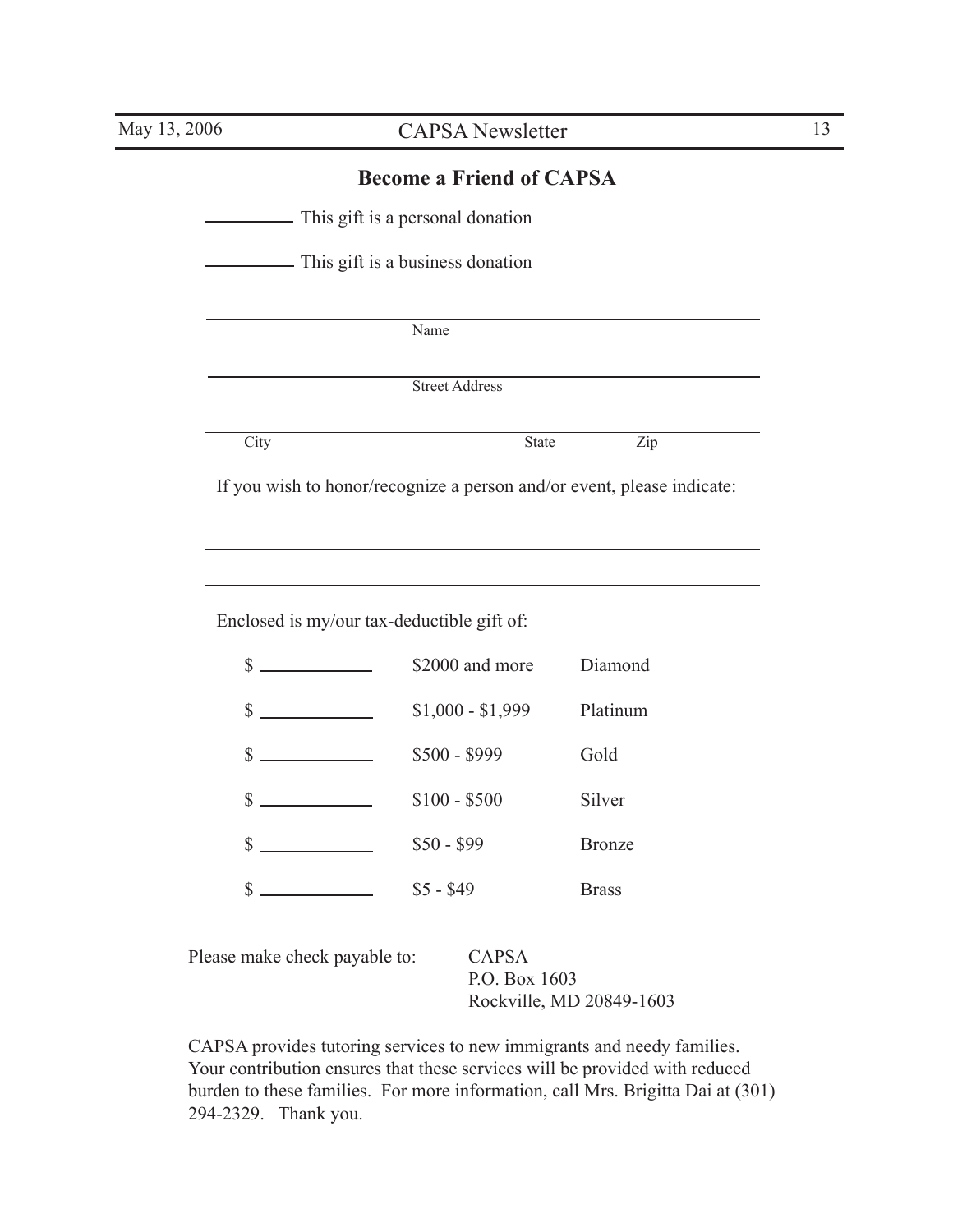### *CAPSA Tutoring Program would not be possible without the time and effort put in by all the tutors and coordinators.*

**Lower Elem. School Group:**

Jennifer Lei Anita Chen Mindy Lin Daniel Bond Kevin Chan Stephanie Chan Eddy Chen Jessica Chen Kevin (Kuag-Ting) Chen Vincent Hu Hubert Huang Jonathan Huang Kelen Jiang Wesley Jong April Kwan Henry Leung Jennifer Liu Julian Pennello Alexander Sha Michelle Shen Lydia Shia Katy Tong Emily Tsao Eray Wang Grace Wang Alex Wu Sarah Yu **Middle Elem. School Group** Angela Chen Jamie Lin

Rita Wu Michael (Yun-Chung) Chang David Chen Jeechee Chen Vivian Chen Benjamin Cheng Angela Fang Arlene Gao Jewel (Zhuo) Guan Jonathan Jang Daniel Jean Francis (Chao-Wei) Ku Richard Leung Lillian Li Sharon Lin Victoria Lin

Kelsey (Jia Wei) Lu Ye Lu Karin Luk Monica Wei Wensheng Wei Michelle Winglee Ann Xi Jing Xiao Katherine (Zhiyuan) Xu Donna Yang Ashley Yee Lawrence Yen Lin Yuan **Upper Elem. School Group** Elaine Tsai Jay Chang Sara Zhang Jennifer Chen Austin Cheng Stephanie Chow Jennifer (Jen Wei) Chu Richard Fan Alice He Aaron Hsu Kailin Hsu Katherine Huang Kevin Hwang Evan Jong Eric Kuang Allen Lai Nathan Lim Brian Lin John Liu Philip Pei Kelly Shih Jerry Sun Emily Sze Tim Wang Frank Wen Kevin Wong Jing Yuan Tami Zhan Warren (Chenmuren) Zhang Yan Zhuang

**Middle School Group** Catherine Lien

Gregory Fu Jonathan Chang Julie Chang Tiffany Chang Sy-yu Chen Tiffany Chu Dana Cui Jeff (Chen-Ruei) Fan Hannah Ho David Hu Jennifer Hwang David Jia Dixie Kee Ritchie Kwan Rebecca Lee Catherine Liow Connie Liu Julia Liu Nancy Liu Alexander Pei Lilly (Hua) Shu Jessie Tsai Christine Wang Irena Wang David Yu Liang Yu Jamie (Ye) Zhang Mona Zhang

#### **High School Group**

Olivia Chang Alice (Yun-Wei) Chang Elizabeth Chen Helen Chen Mark Cheng Austin Fang Patrick Feng Michael Gao Angel Lau Chunhui Lin Allen Liou Jefferson Teng Michelle Tseng Christine Wang Dennis Xiang Allen Yang

*Thank you!*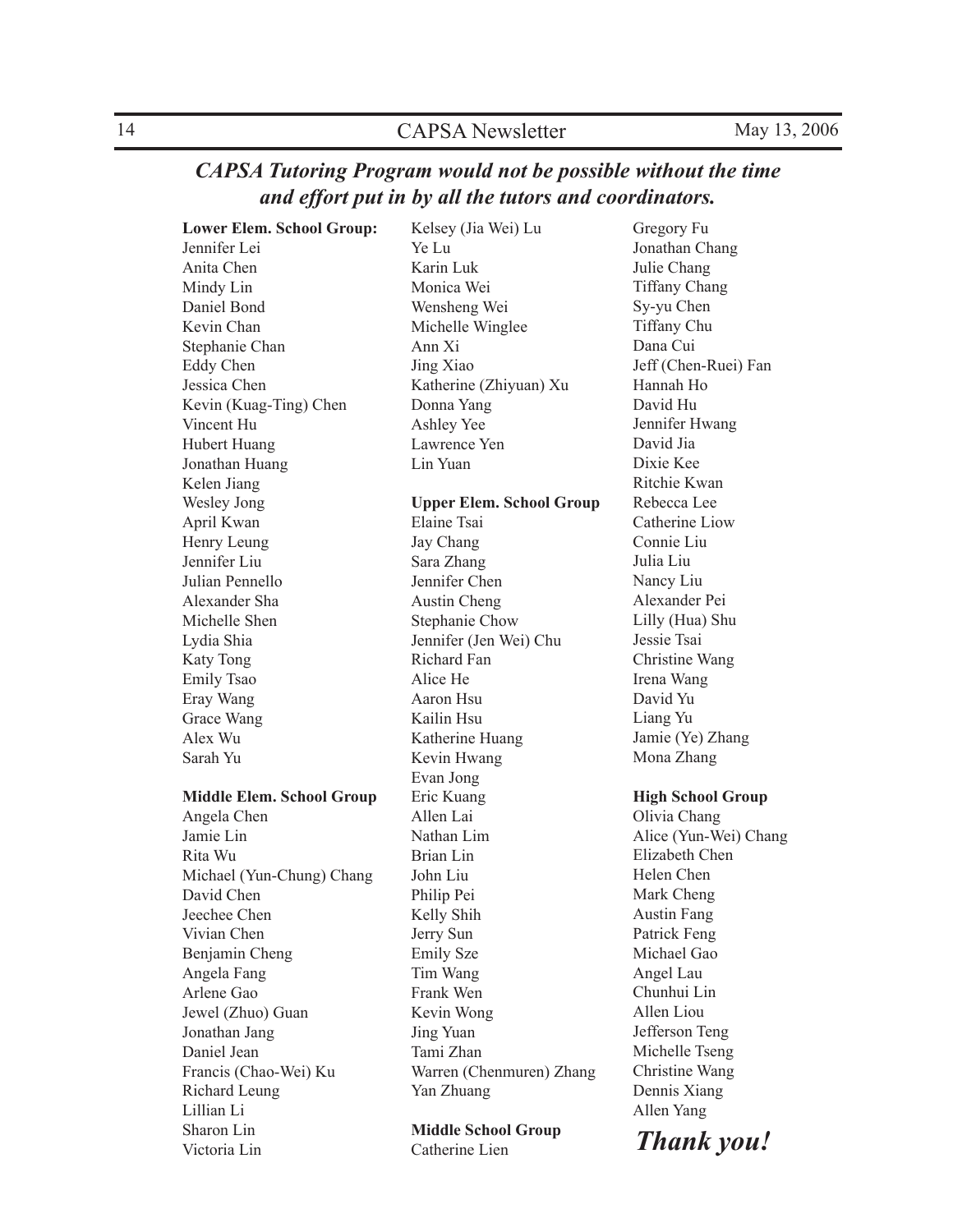### **2005 -2006 CAPSA Community Events**

Thanks to all the volunteers for helping out at the paper cutting events and Chinese New Year showcase at the Montgomery county libraries, shopping malls, Rockville Civic Center and local elementary schools.

以下是 CAPSA 2005 -2006 做的公益事、謝謝所有義工的協助.

- 八月二日何杏芳、王淑華為 Silver Spring 圖書館提供剪紙服務. 8/2/2005 Silver Spring Library Paper Cutting: Betty Ho, Sue Yang
- 十月十五日陳蔚寧、翁幼德、王淑華為 Aspen Hill 圖書館 提供剪紙服務. 10/15/2005 Aspen Hill Library Halloween Festival Paper Cutting: Sheena Weng, Michele Chang, Sue Yang
- 十一月二十七日韓德慈、王淑華、楊文婷參加在 Rockville Civic Center 舉辦的聖誕 樹大展、以各式精美的中國小掛飾、裝飾出具有中國風味的聖誕樹·展期一個月 11/27/2005 Christmas Tree Decorations at Rockville Civic Center Glenview Mansion, Amber Hsu, Tiffany Yang, Sue Yang
- 一月七日何杏芳、王淑華到 Silver Spring 圖書館陳列中國新年祭袓台、祖先牌位、 蠟蠋、香爐、酒茶糖果供品以及十二生肖雕塑品,展期一個月·
- 1/7/2006 Silver Spring Library Chinese New Year Display: Betty Ho, Sue Yang
- ◆ 一月十二日王淑華為 Potomac 和 College Garden Elementary School 提供中國新年祭祖 台、祖先牌位、蠟蠋、香爐、酒茶糖果供品、十二生肖雕塑品、春聯展示. 1/12/2006 Potomac Elementary School and College Garden Elementary School Chinese New Year Show Case: Sue Yang
- 一月二十一日施凱莉、陳維儀、顏素娟、梁健寧、王淑華為 White Oak 圖書館 提 供剪紙服務.

1/21/2006 White Oak Library Paper Cutting, Jessica Chen, Kelly Shih, Helen Chen, Sujuan Shih, Sue Yang

 一月二十八日連理、傅立皓、王時君到 Twinbrook 圖書館的展示牆佈置中國新年 風俗及旗袍,展期一個月 ·

1/28/2006 Twinbrook Library Chinese New Year Display: Catherine Lien, Greg Fu, Shih-Chun Lien

 二月一日張力、鲍怡、王淑華到 Aspen Hill 圖書館陳列中國新年文化風俗櫉窗,展 期一個月.

2/1/2006 Aspen Hill Library Chinese New Year Display: Janet Zhang, Miranda Fong, Sue Yang

- 二月四日王時君、翁幼德、鲍怡、李世坤、王淑華、楊文婷在 Lake Forest Mall 中 國新年活動提供剪紙服務. 2/4/2006 Lake Forest Mall Chinese New Year Paper Cutting Event: Miranda Fong, Shih-Chun
- Lien, Shih-Queen Lee, Sheena Weng, Sue Yang, Tiffany Yang ◆ 二月十八日梁麗珠、陳素惠、翁幼德、王淑華為 Potomac 圖書館提供剪紙服務.
- 2/18/2006 Potomac Library Paper Cutting: Brigitta Dai, Emily Lei, Sheena Weng, Sue Yang ◆ 四月十四日王淑華為馬大夜市活動提供剪紙服務。 4/14/2006 UMCP Night Market Paper Cutting: Sue Yang
- 五月十三日何杏芳、王時君、王淑華為 Kensington 圖書館提供剪紙服務. 5/13/2006 Kensington Library Paper Cutting: Betty Ho, Shih-Chun Lien, Sue Yang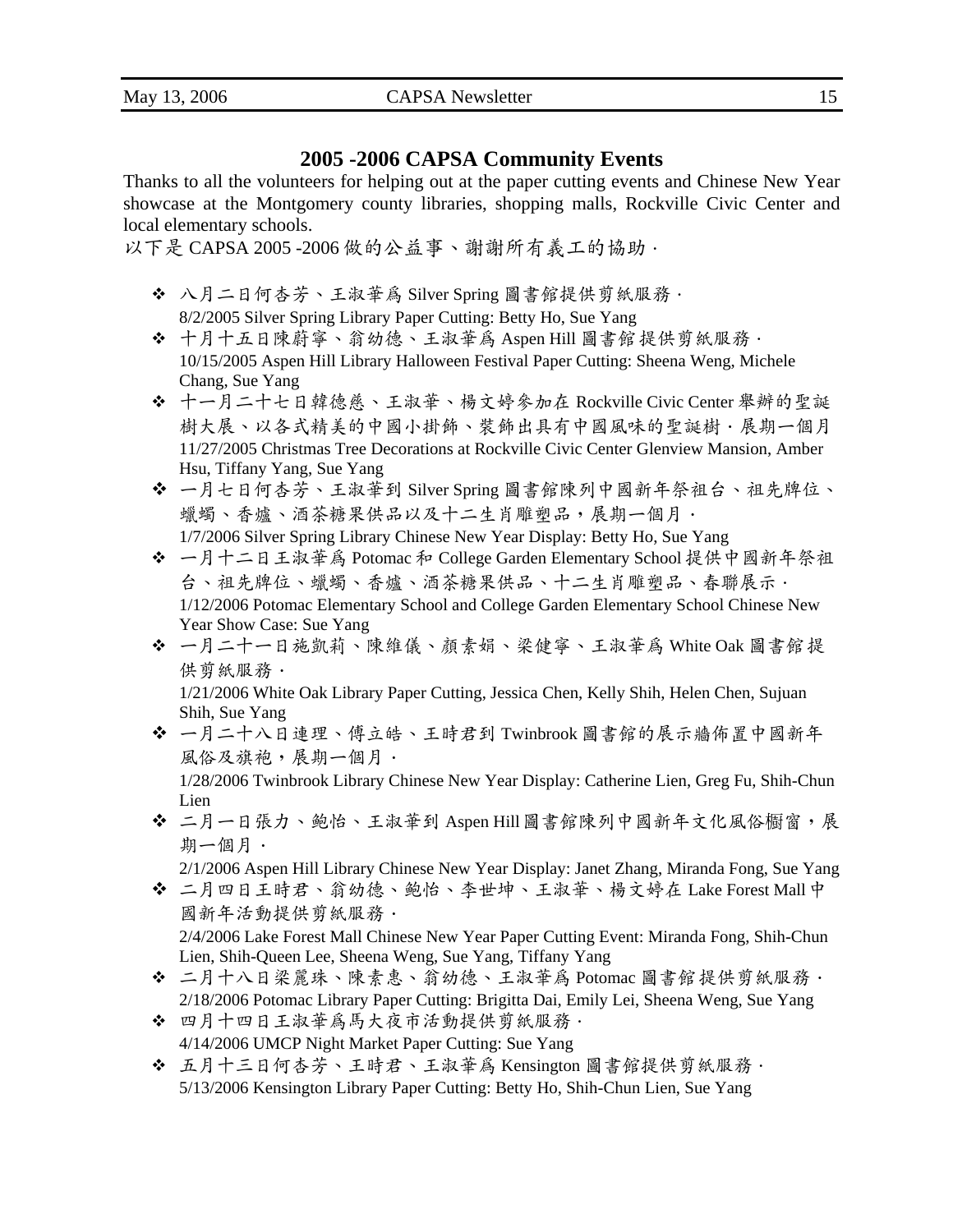16 CAPSA Newsletter May 13, 2006

### **The Chinese American Parents and Students Association (CAPSA) Income statement (5/1/2005-4/30/2006)**

| <b>INCOME:</b>                                                |             |
|---------------------------------------------------------------|-------------|
| Membership Dues                                               | \$5,830.00  |
| Donation                                                      | \$7,582.84  |
| Interest Income                                               | \$0.00      |
| Others                                                        |             |
| Civic Center Decoration                                       | \$50.00     |
| Total Income                                                  | \$13,462.84 |
| <b>EXPENSES:</b>                                              |             |
| Rental-                                                       |             |
| School                                                        | \$5,501.50  |
| PO Box                                                        | \$76.00     |
| Newsletter Printing                                           | \$185.23    |
| Photocopier Paper                                             | \$22.99     |
| Photocopier Toner Cartridges                                  | \$570.50    |
| Postage                                                       | \$93.50     |
| School Supply-                                                |             |
| $K-12$                                                        | \$152.04    |
| <b>Adult Class</b>                                            | \$24.41     |
| File Cabinet                                                  | \$314.99    |
| Pens                                                          | \$90.33     |
| Liability Insurance Premium                                   | \$350.00    |
| Teaching Material-                                            |             |
| $K-12$                                                        | \$40.00     |
| <b>Adult Class</b>                                            | \$0.00      |
| <b>Cultural Presentation</b>                                  | \$37.74     |
| Appreciation Luncheon for Teachers, Volunteers & Coordinators | \$652.00    |
| Refreshment-weekly snack for students                         | \$655.31    |
| Parties-                                                      |             |
| Christmas-                                                    |             |
| Paper Products                                                | \$90.74     |
| Gifts for Students                                            |             |
| $K-12$                                                        | \$226.98    |
| <b>Adult Class Teachers</b>                                   | \$157.77    |
| <b>Adult Volunteers</b>                                       | \$421.18    |
| Year End Ceremony-                                            |             |
| Paper Products                                                | \$14.99     |
| Appreciation Gifts-                                           |             |
| <b>Adult Class Teachers</b>                                   | \$58.72     |
| <b>Adult Volunteers</b>                                       | \$0.00      |
| Coordinators & Seniors                                        | \$170.00    |
| Tutors/Tutees Awards                                          | \$230.00    |
| Miscellaneous                                                 | \$180.67    |
| <b>Total Expenses</b>                                         | \$10,317.59 |
| <b>SURPLUS</b>                                                | \$3,145.25  |